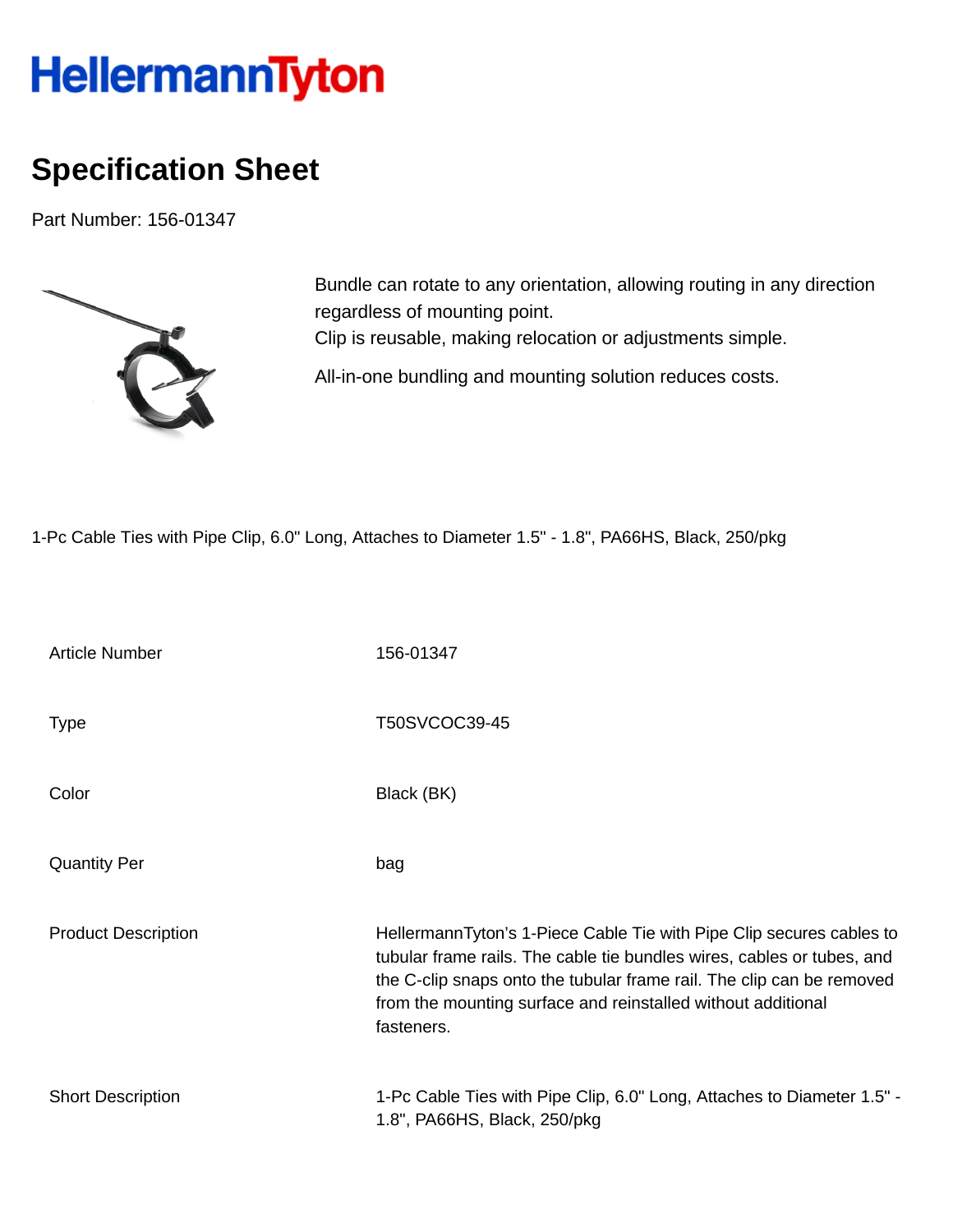| Minimum Tensile Strength (Imperial)   | 50.0         |
|---------------------------------------|--------------|
| Minimum Tensile Strength (Metric)     | 222          |
| Length L (Imperial)                   | 6.1          |
| Length L (Metric)                     | 155.0        |
| <b>Fixation Method</b>                | Omega Clips  |
| <b>Identification Plate Position</b>  | none         |
| <b>Tie Closure</b>                    | plastic pawl |
| Width W (Imperial)                    | 0.19         |
| Width W (Metric)                      | 4.7          |
| <b>Bundle Diameter Min (Imperial)</b> | 0.08         |
| <b>Bundle Diameter Min (Metric)</b>   | 2.0          |
| <b>Bundle Diameter Max (Imperial)</b> | 1.4          |
| <b>Bundle Diameter Max (Metric)</b>   | 35.0         |
| Thickness T (Metric)                  | 1.35         |